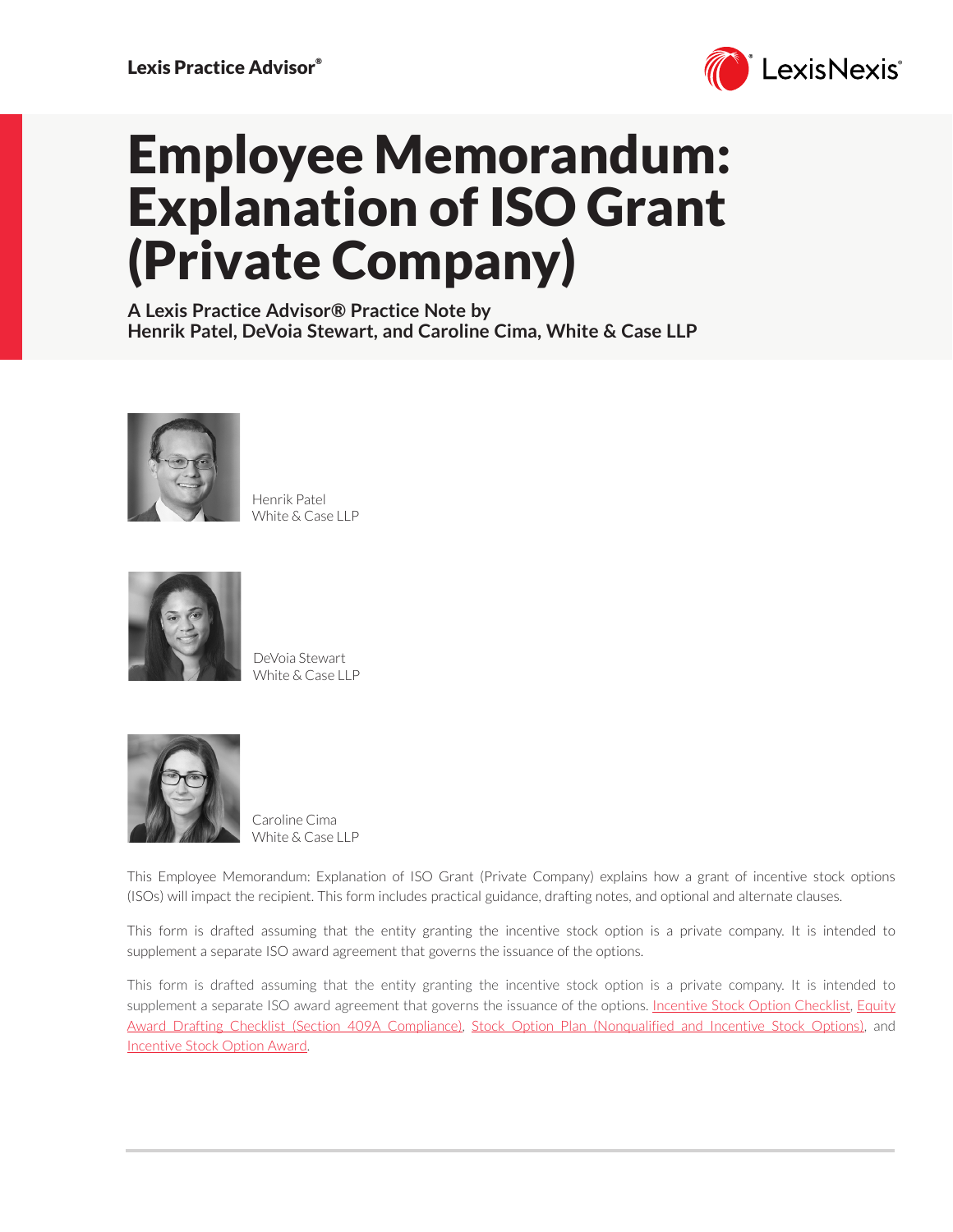#### **Date**: [date]

**To**: [recipient name]

**From**: [company name]

#### **Re: Grant of Incentive Stock Options ("ISOs")**

#### **Introduction**

This memorandum provides a brief overview of your grant of incentive stock options ("ISOs") from [company name] (the "Company") under the [equity plan name] (the "Plan"). This memorandum does not comprise a complete and exhaustive legal analysis on this subject and you are advised to consult your legal and/or tax advisor(s) about the implications of your grant of ISOs. For additional details, please refer to your [name of award agreement] ("ISO Agreement") dated [date] and the Plan. The Company does not guarantee the tax treatment of any ISO grant.

## **Overview of ISOs**

As part of your compensation package with the Company or its affiliate, you will receive a stock option grant, which is an equitybased award that has the potential to provide you with an ownership interest in the Company. Your option grant will provide you with the right to purchase the number of shares of Company stock set forth in your award agreement at a pre-established price, called the "exercise" or "strike" price, until your award terminates or expires. You may decide to exercise only a portion of your option or not to exercise your option at all.

Stock options are treated as either a nonqualified stock option or an ISO. The stock options being awarded to you are intended to be treated as ISOs and have been designed to meet the requirements set forth in Section 422 of the Internal Revenue Code (the "Code"). Should you choose to exercise your option, your ISO grant should provide for more favorable tax treatment than a nonqualified stock option, but only if you meet the holding requirement described further below. . Should your ISOs fail to meet all of the ISO conditions, including the holding requirement, your stock option grant (or a portion thereof) may be treated as a nonqualified stock option.

This memorandum outlines key information regarding your ISO grant. However, we recommend that you carefully review the terms of the Plan and your ISO Agreement for a full understanding of your option award.

#### **Optional "Overview of ISOs" Section Third Paragraph:**

The Code imposes a limitation on the value of ISO grants to a single employee. No stock option granted to an employee can qualify as an ISO to the extent that it and any other ISOs granted to the employee would be first exercisable in any calendar year for shares that have an aggregate fair market value (determined as of the grant date) that exceeds \$100,000. If the aggregate fair market value of the shares related to such option awards exceeds \$100,000 for the calendar year that such awards first become exercisable, then the portion of the options exceeding that limit are treated as nonqualified stock options.

#### **Drafting Note to Optional "Overview of ISOs" Section Third Paragraph**

The \$100,000 limitation for ISOs limits their utility for large-value awards. A company may want to explain that this is a legal limitation in an ISO explanatory memorandum intended for high-level executives who may be accustomed to larger option grants. Typically, companies granting ISOs will provide an ISO award up to the limit for such individuals along with a separate grant of nonqualified stock options.] See 26 C.F.R. § 1.422-4 for rules on applying the limitation.

This memorandum outlines key information regarding your ISO grant. However, we recommend that you carefully review the terms of the Plan and your ISO Agreement for a full understanding of your option award.

## **Grant**

Your ISOs are being granted to you in connection with the services you provide to [the Company OR related entity]. The specific terms and conditions of your ISOs are set forth in the Plan and your ISO Agreement, including any vesting conditions.

In order to accept your ISO grant, you must sign the ISO Agreement and return a copy of it to [company representative and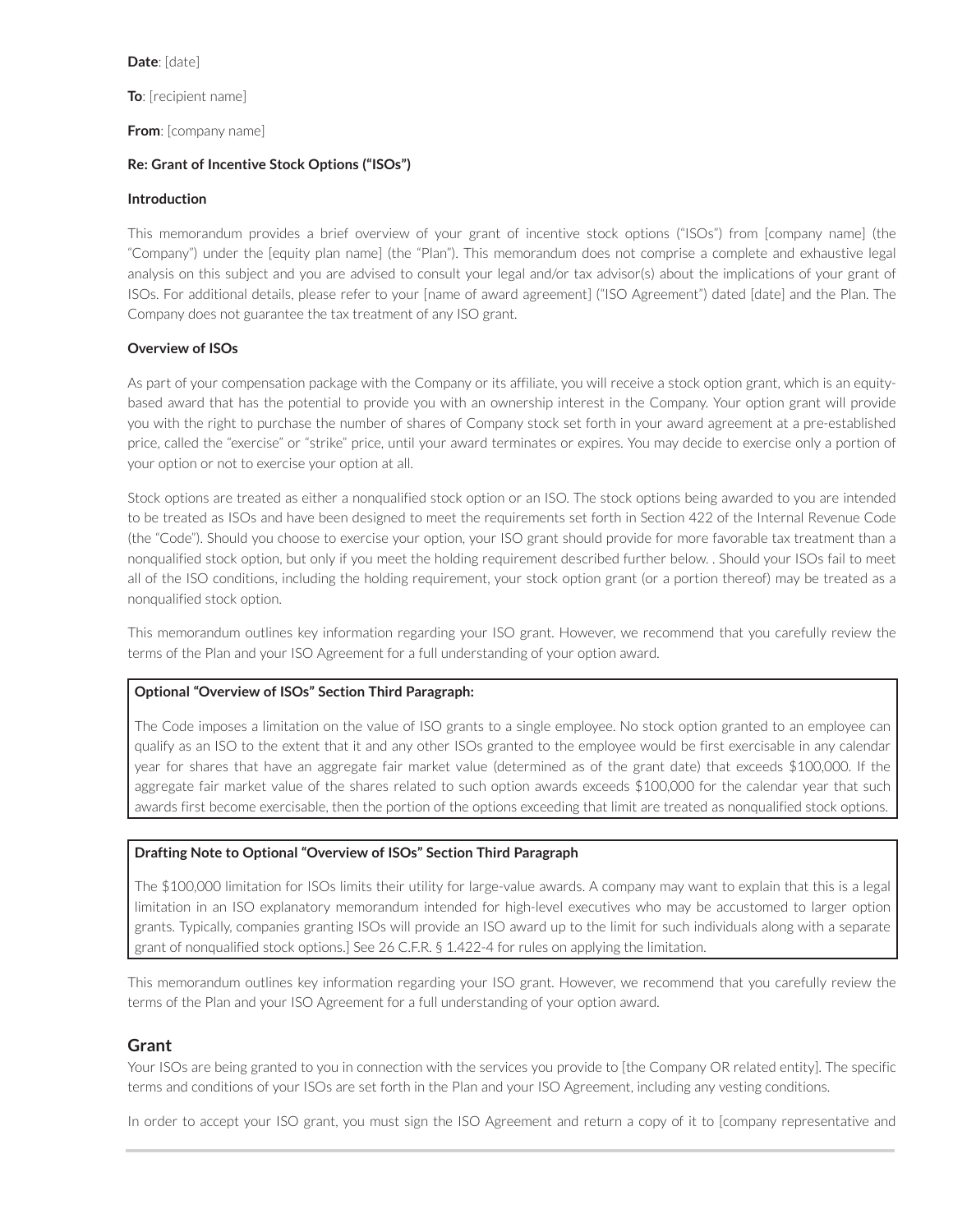contact information]. Acceptance of your ISO grant is your acknowledgement of the terms of the ISO Agreement and the Plan and does not mean that you must exercise your ISOs in the future.

#### **Drafting Note to "Grant" Section Second Paragraph**

If there is an alternative method for accepting the grant (e.g., via e-sign), add a description to this paragraph.

You should be sure to keep a copy of your ISO Agreement and the Plan for your records.

## **Vesting**

Your grant of ISOs may be unvested on the date of grant and may be subject to certain time- and/or performance-based vesting conditions, subject to your continuous employment with the Company or its affiliates through the applicable vesting date(s). Please see your ISO Agreement for the vesting terms that apply to your ISOs.

#### **Drafting Note to "Vesting" Section First Paragraph**

Option awards are commonly subject to time-based vesting, performance-based vesting, or both. If the grant is fully vested upon grant, this section can be revised to provide instead that the option award is fully vested as of the grant date. If the company typically imposes the same conditions for all optionees or if you want to tailor the memorandum to each optionee's vesting conditions, you can use Alternate "Vesting" Section First Paragraph, which will need to be modified as applicable.

#### **Alternate "Vesting" Section First Paragraph:**

Your grant of ISOs is unvested on the date of grant and may be subject to certain time- and/or performance-based vesting conditions, subject to your continuous employment with the Company or its affiliates through the applicable vesting date(s). The vesting terms for your ISO grant are as follows:

- [percentage]% of the options granted under the ISO Agreement named above are time-vesting ISOs, subject to the following [cliff OR graded] vesting period: [time-vesting schedule].
- [percentage]% of the options granted under the ISO Agreement named above are performance-vesting ISOs, subject to the achievement of the following performance goals: [performance-vesting terms].

Please see your ISO Agreement for details regarding the vesting terms that apply to your ISOs.

You are not required to exercise your ISOs, in whole or in part, when they vest. Upon your termination of employment from the Company and any of its affiliates, any unvested portion of your ISOs will be automatically forfeited. Depending on the circumstances of your termination, you will have at least three months to exercise any vested portion of your ISOs. *For further details on exercising your options upon termination, see the following section.*

#### **Exercise**

You may elect to exercise your ISOs after they satisfy the vesting requirements applicable to your option grant, at the exercise price set forth in your [ISO Agreement]. The exercise price of your ISOs is set forth in your ISO Agreement and is equal to at least 100% of the fair market value of the Company's stock on the date of grant (or, for employees who are 10% shareholders, 110%). Should you elect to exercise your ISOs, you may exercise all or only a portion of the ISOs that are then vested.

Your options will expire on [expiration date], which is [the tenth anniversary of your grant date OR shorter period], (or, for employees who are 10% shareholders, [the fifth anniversary of the grant date OR shorter period]). Any vested portion of your ISOs that you do not exercise prior to the expiration date will be forfeited automatically.

Your ISOs will be granted to you in connection with your employment, and therefore you must remain an employee of the Company (or a related entity) at all times during the option period, beginning on the grant date. The ISO rules set forth in the Code provide guidelines regarding your ability to exercise your ISOs after your employment terminates for any reason. Generally, you will have [three months OR shorter period] from the date of your termination to exercise your vested ISOs (or until your ISOs expire, whichever occurs sooner). If you suffer a termination due to disability, you will have [one year OR shorter period] from the date of your termination due to disability to exercise your vested ISOs (unless your ISOs expire sooner). If you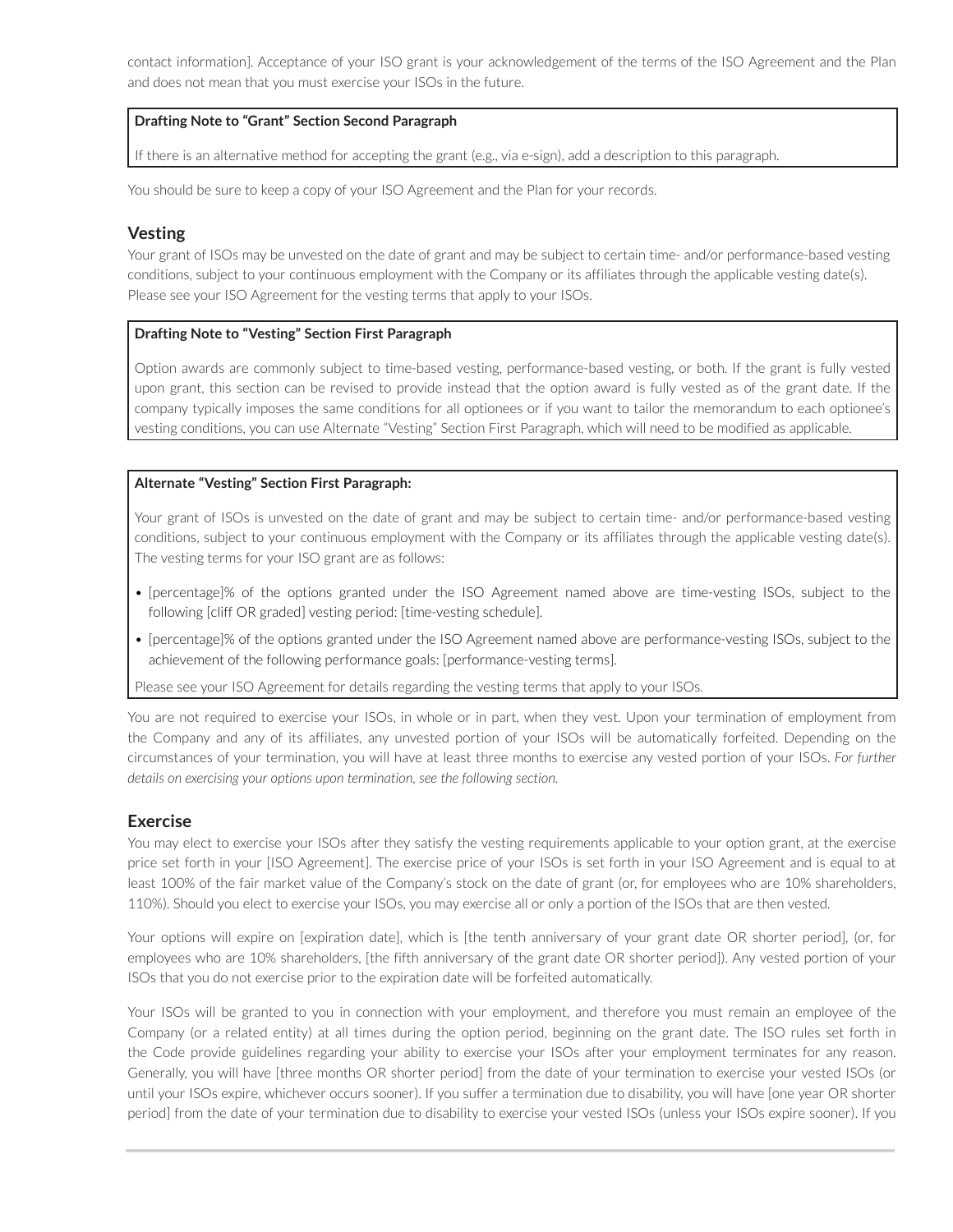die at a time when you are eligible to exercise vested ISOs, your estate will be permitted to exercise the vested ISOs as set forth in the Plan.

#### **Drafting Note to "Exercise" Section Third Paragraph**

The ISO rules generally require the optionee to have an employment relationship with the issuer or a related company from the grant date through the time of exercise, except that it is permissible to allow former employees up to three months after termination to exercise (or 12 months in the case of a termination due to disability). While it is not mandatory for plans to allow post-employment exercise, most do so to the extent permitted. Similarly, if the optionee dies during their period of employment or within a post-employment exercise period, the optionee's estate or heir may exercise the option as set forth in the plan (usually companies require exercise within a 12-month period after the optionee's death).

To exercise your vested ISOs (or any vested portion of your ISO grant), you or your estate must complete the exercise notice attached to your ISO Agreement and return it to [contact person] at [address/e-mail address].

#### **Drafting Note to "Exercise" Section Fourth Paragraph**

Tailor the exercise instructions to comply with the company's administrative procedures in place for exercising options.

With your exercise notice, you must remit payment to the Company in an amount that equals the per share exercise price multiplied by the number of shares you elect to exercise. The ISO Agreement and/or Plan explains the methods by which you can pay the exercise price. The Company will also provide to you any documentation that you must sign upon becoming a shareholder.

## **Holding Period**

Should you exercise your options and acquire shares, you must satisfy certain holding requirements in order for your stock options to maintain their ISO qualification. You must hold the shares that you acquire upon exercising your ISOs for (i) at least one year from the date you exercise your ISOs, and (ii) at least two years from the date the Company granted your ISOs. If you do not satisfy these holding requirements, your options will not qualify for favorable tax treatment and will be treated instead as nonqualified stock options.

#### **Federal Tax Considerations**

Unless your ISOs fail to satisfy their qualification requirements, your ISOs generally will receive favorable tax treatment. Generally, you will not incur income tax at the date of grant or upon exercise of qualifying ISO (unless the alternative minimum tax rules result in taxation to you upon exercise), and the profit (if any) made on your sale of the acquired shares (a "qualifying disposition") will be taxed as long-term capital gains. This means that the amount equal to the excess of (i) the amount realized upon the sale or other disposition of Company shares over (ii) the exercise price paid for the Company shares (the "spread value") will be taxed at the long-term capital gains tax rate applicable to you, depending on your tax bracket. Likewise, you will recognize a long-term capital loss if the amount realized upon the exercise of your ISOs is lower than the exercise price paid for the Company shares.

If you do not satisfy the holding period requirement (a "disqualifying disposition), the options will not receive favorable ISO tax treatment. Generally in such case, you will incur(i) taxable ordinary income equal to the excess of (A) the fair market value of the acquired shares at the time of exercise over (B) the exercise price of the acquired shares, and (ii) taxable capital gains income (short- or long-term depending on whether the shares were held for at least one year) on an amount equal to the excess (if any) of the amount realized upon the sale or other disposition of the acquired shares over your basis in the acquired shares (determined as the sum of the exercise price and the gain on the shares through the exercise date). However, if the amount realized upon disposition of the shares is less than the fair market value of the shares on the exercise date, the taxable income for the options is limited to the excess of the amount realized on the sale over the exercise price.

The below example illustrates the qualifying and disqualifying disposition tax treatment:

John receives a grant from the Company of 2,000 ISOs with an exercise price of \$25 per share. John exercises his ISOs 13 months later, when the fair market value of each share is \$40. John sells 1,000 of his shares 6 months later (i.e., 6 months after exercise, 19 months after grant) for \$45 per share. John sells the next 1,000 of his shares another 8 months later (i.e.,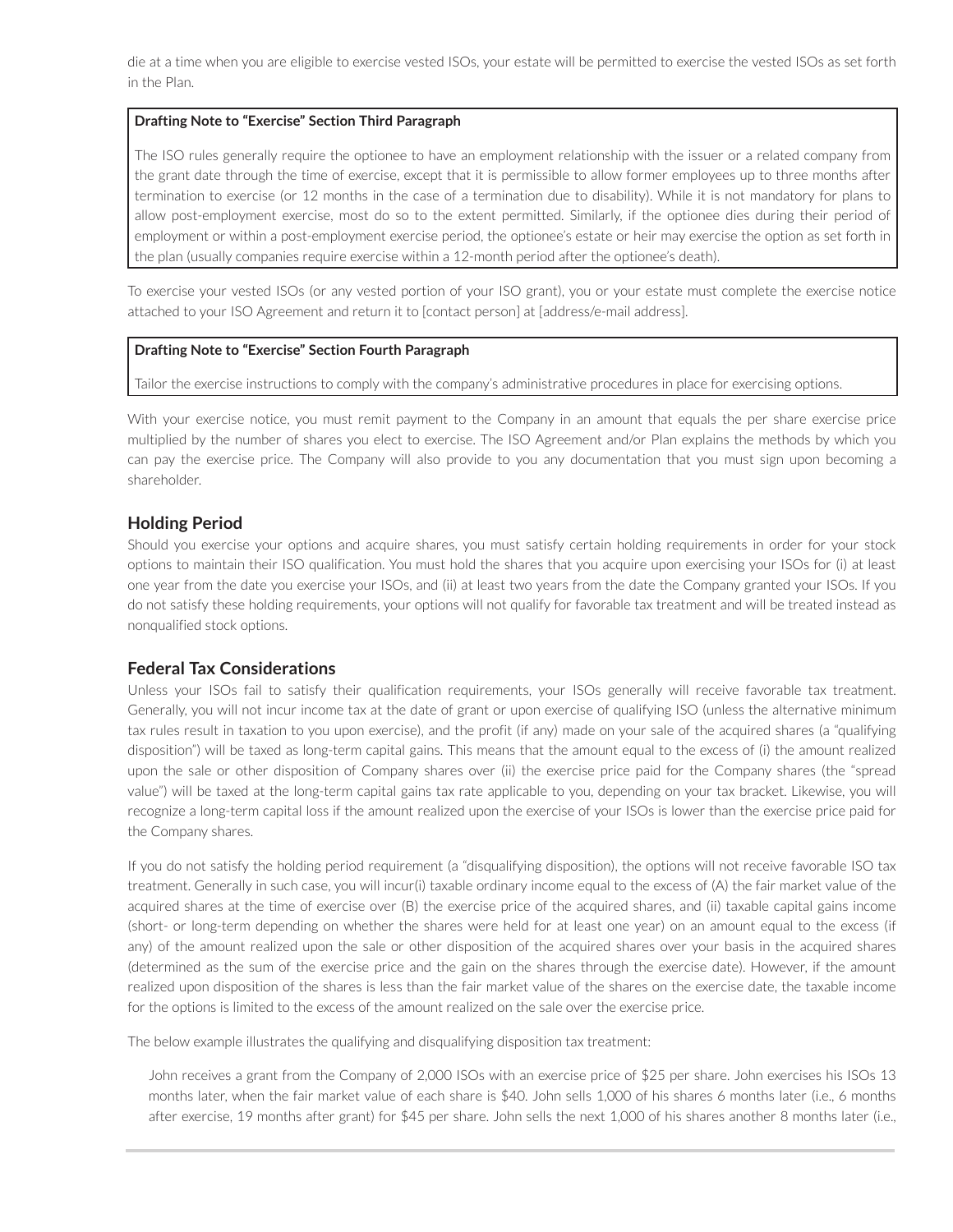14 months after exercise, 27 months after grant) for \$55 per share.

- John's first sale is a disqualifying disposition because he did not satisfy the holding period requirement for those shares. His basis in the shares upon disposition is \$30,000 (\$25,000 total exercise price + \$5,000 total gain in share value from exercise date to sale date). John will report \$15,000 (\$40 fair market value on exercise date - \$25 exercise price = \$15 x 1,000 shares) as ordinary income. He will also report \$15,000 (\$45,000 sale proceeds – \$30,000 basis) as a shortterm capital gain.
- John's second sale is a qualifying disposition, and John will report \$30,000 (\$55 sale price \$25 exercise price = \$30 x 1,000 shares) as a long-term capital gain.

The above example is intended to be broad in nature and may not apply to the specifics of your particular situation. The Company cannot guarantee any particular tax treatment and whether a cashless exercise of your ISOs may trigger the treatment of a portion of your ISO grant as nonqualified stock options. You should consult with your own tax advisor regarding the consequences of your specific ISO grant.

# **Alternative Minimum Tax Implications**

When you exercise your ISOs, the spread value between the strike price and the current fair market value at the time of exercise is added to your income in the year of exercise for purposes of calculating an alternative minimum tax ("AMT"). This may or may not cause you to incur an AMT; whether an AMT will apply to you will depend on your specific circumstances. You should consult with your own tax advisor regarding the AMT and whether it will apply to you.

# **Transfer Restrictions**

Your ISOs (and the right to exercise your ISOs) may not be transferred to others, other than by will or the laws of descent and distribution. The ISOs are only exercisable during your lifetime by you.

# **More Information Regarding Your ISO Grant**

The Company is pleased to be able to offer you an opportunity to share in its long-term growth and development. Should you have any questions about your ISO grant, please contact [company representative and contact information].